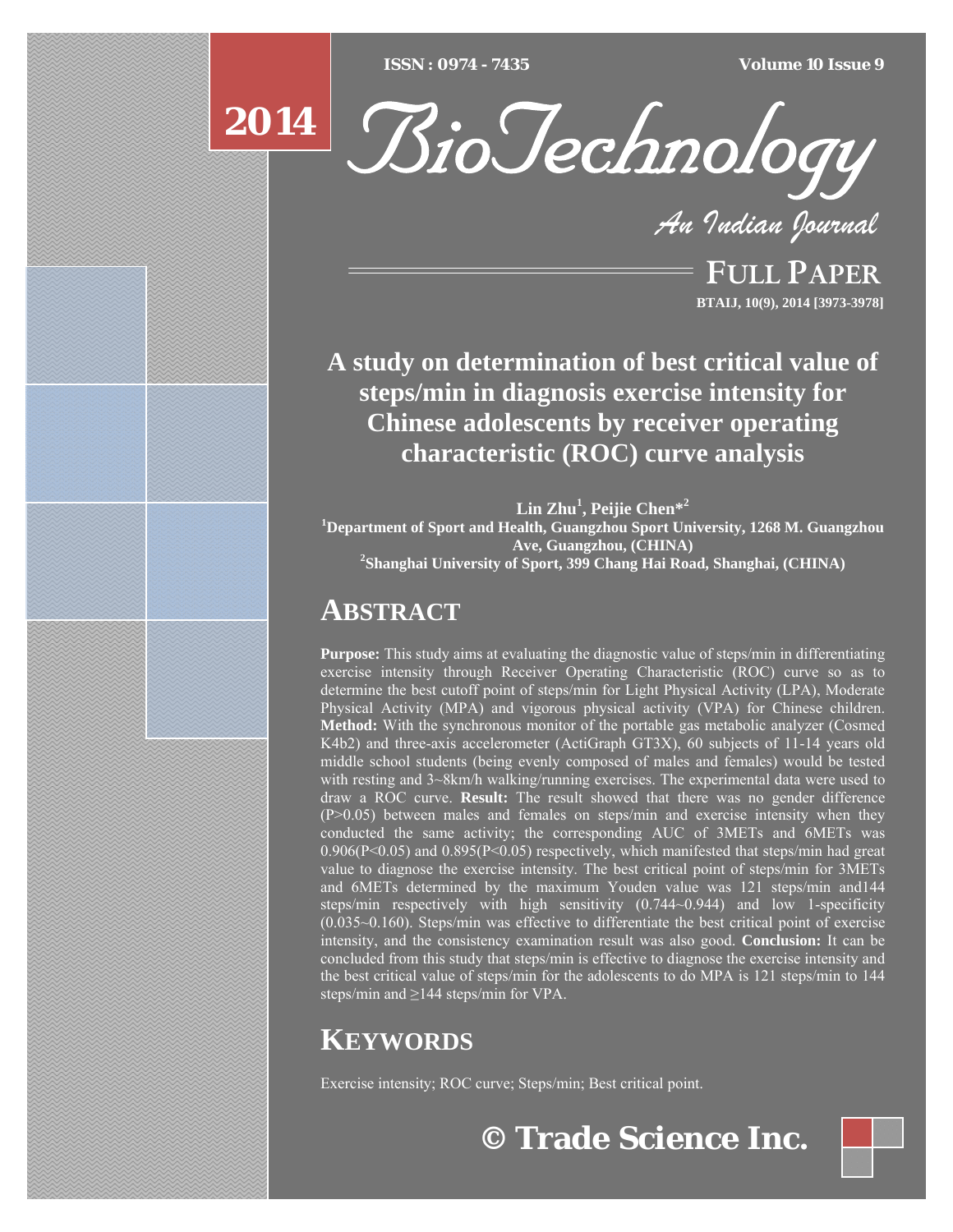#### **INTRODUCTION**

 The theory of dose-effect was first applied in pharmacology, referring to the corresponding relation between the dose and the effect caused, which was very important to make clinical treatment decisions and in experimental pharmacology. In 1994, Professor Haskell, an American sports medicine expert applied this theory to the study of physical exercise and he confirmed that the dose-effect relation also existed between physical activities and human health, namely, the production of certain effects depended on the dose used, and the dose here included the type, intensity, time and frequency of the physical activity.

 At present, all the adolescents around the world are facing two common problems. One is over nourishment and the other is the lack of exercise. Physical decline is the direct impact caused by the lack of exercise, which is more obvious for the children; however, often participating in appropriate physical activities can promote their growth and health**[1]**. Moreover the physical activity pattern formed in the childhood can be kept to the adulthood<sup>[2]</sup>, which can help them to reduce the risk of suffering from cardiovascular disease, diabetes and other diseases when they grow up**[3]**. Therefore, many countries in the world had issued some guidelines to guide the children and adolescents with their physical activities. However, these guidelines just gave directive guidance, and it was very hard for the subjects to judge the intensity of their activities. Walking/running is a basic human activity and has also been recognized as one of the best sports since it is less affected by the environmental conditions. With the help of the gas metabolic analyzer and motion accelerometer, this study would recommend the best steps/min for the adolescents on the base of a ROC curve as well as set the dose information like exercise intensity and so on for the major exercise type of walking/running. This study would provide a potential standard for efficiently guiding the Chinese adolescents' daily fitness and accurately evaluating the intensity level of their physical activities, and it would also be an alternative physical activity model recommended to the Chinese adolescents.

#### **EXPERIMENTAL SECTION**

 60 subjects between the age of 11 and 14 years old voluntarily participated in this study (being evenly composed of 30 males and 30 females and the average age was  $12.99 \pm 0.93$  years old). All subjects were healthy and did not receive any systematic training before. Participating students and their parents were informed of the purposes and protocol of the study, and written informed assent was obtained from all participants as was written informed consent from their parents or guardians.

#### **Protocol**

 All the subjects should complete a walking/running incremental load experiment on the treadmill at the speed of 3km/h (walking slowly), 4km/h (walking lightly), 5km/h (walking normally), 6km/h (walking briskly), 7km/h (jogging) and 8km/h (running)with two portable testing instruments, Cosmed K4b2 and ActiGraph GT3X carried on their bodies. They were asked to keep exercising for 5 minutes at each speed without any interval. In addition, after each meal and being fasted for 2 hours, they would receive a 30 min resting test**[4]**.

#### **Cosmed K4b<sup>2</sup>**

 Portable gas metabolic analyzer Cosmed K4b2 (Cosmed, Rome, Italy) (hereinafter was shortened as K4b2) was designed under the principle of indirect calorimetry, which is known as the "gold standard" of measuring the energy expenditure of the body<sup>[5]</sup>, and it has been proved to be effective to measure the oxygen uptake of different activities with different intensities**[6]**. Researchers strictly acted in accordance with the operation instructions<sup>[4]</sup> of the instruments when carrying out the testing, and exported the data table and extracted the original VO2 (ml/min) index by analyzing and processing the data randomly equipped by the system.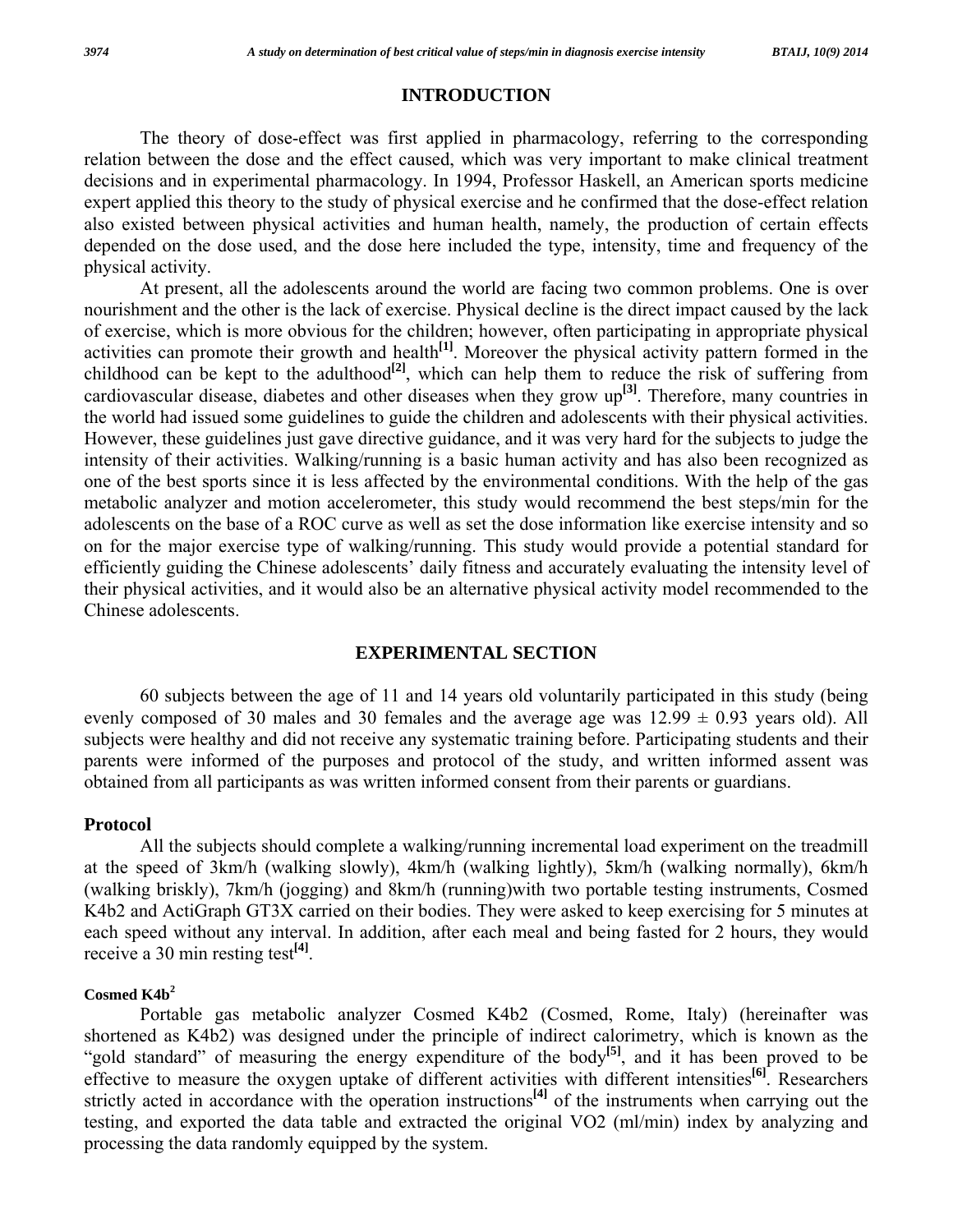# **ActiGraph GT3X**

 ActiGraph GT3X (Actigraph LLC, Fort Walton Beach, FL) (hereinafter was shorten as GT3X) is a portable three-axis accelerometer, which can automatically collect the data of physical activity like steps/min and so on. GT3X was fixed on the subject's body with an elastic waistband at the junction formed by the right axillary fossa midpoint and the iliac crest level line<sup>[6]</sup>. It was set in the mode of 60s sampling and three-axis testing. After the experiment, the data would be downloaded by means of ActiLife 5 (ActiGraph R&D and Software Departments) analysis software and the information of steps (steps/min) would be extracted for this study.

# **Receiver operating characteristic curve**

 In order to get the Receiver Operating Characteristic curve (shortened as ROC curve),the data of several pairs of Sensitivity and 1-Specificity should be collected by shifting the cut-off points. With the Sensitivity as the vertical axis and the 1-Specificity as the lateral axis, ROC curve was drawn by connecting the collected numbers of different pairs of Sensitivity and 1-Specificity. The area under the curve (AUC) was calculated to determine the diagnostic value. The greater the AUC was, the higher the diagnostic value would be. When the  $AUC^{[7]}$  was  $0.5 \sim 0.7$ , the diagnosing accuracy was poor, while 0.7  $\sim$  0.9 was for fair and 0.9 plus indicated excellent; but when AUC was less than 0.5(AUC<0.5), accurate diagnosing was impossible. The study of critical value through the ROC curve**[7]** was determined by the corresponding maximum Youden value (Youden value= sensitivity + specificity- 1).

# **Statistical process of the data**

 Statistical analysis was completed by means of EXCEL 2007 and SPSS 16.0. Independent Samples T Test was used for the comparison between different genders; the metabolic equivalent (METs) of different sports events equaled  $(=)$  the exercise oxygen uptake/resting oxygen uptake, and the steps/min for each exercise was determined by the average steps/min of the third and the fourth minute. An analysis on ROC curve was undertaken with METs as the categorical variable and the steps/min as the testing variable. The diagnosing ability of steps/min on exercise intensity was evaluated by the AUC. When P was less than  $0.05(P<0.05)$ , it was regarded as the difference and had statistical significance; the best critical point of steps/min was determined by the maximum Youden value. The exercise intensity was classified into 4 grades: METs<3.0 stood for LPA, 3≦METs<6 for MPV, 6≦METs for VPA**[8,9]**.

# **RESULTS AND ANALYSIS**

# **Analysis on the steps/min and exercise intensity of different exercises**

 TABLE 1 indicated that when P was more than 0.05(P>0.05), there was no obvious difference between the adolescents of different genders on steps/min and exercise intensity when they walked/ran. Since when the adolescents did walking/running exercise there was no gender difference on the steps/min and exercise intensity, they could be taken as a whole to be analyzed in this study.

| <b>Exercise Item</b> |                  | Steps/min       |                  |               | <b>Exercise intensity</b> |                |  |  |
|----------------------|------------------|-----------------|------------------|---------------|---------------------------|----------------|--|--|
|                      | <b>Male</b>      | Female          | <b>General</b>   | <b>Male</b>   | <b>Female</b>             | <b>General</b> |  |  |
| $3 \text{ km/h}$     | $54.6 \pm 20.3$  | $52.2 \pm 19.7$ | $53.4 \pm 19.9$  | $2.6 \pm 0.6$ | $2.7\pm 0.5$              | $2.6 \pm 0.5$  |  |  |
| $4 \text{ km/h}$     | $101.1 \pm 18.0$ | $99.3 \pm 15.4$ | $100.2 \pm 16.6$ | $2.9 \pm 0.6$ | $3.1 \pm 0.6$             | $3.0\pm0.6$    |  |  |
| $5 \text{ km/h}$     | $119.2 \pm 7.6$  | $121.3 \pm 4.2$ | $120.3 \pm 6.2$  | $3.5 \pm 0.7$ | $3.8 \pm 0.8$             | $3.6 \pm 0.8$  |  |  |
| $6 \text{ km/h}$     | $128.3 \pm 7.5$  | $132.6 \pm 5.8$ | $130.5 \pm 7.0$  | $4.3 \pm 0.9$ | $4.8 \pm 1.1$             | $4.5 \pm 1.0$  |  |  |
| $7 \text{ km/h}$     | $159.4 \pm 11.5$ | $166.6 \pm 8.0$ | $163.1 \pm 10.4$ | $6.1 \pm 1.2$ | $6.4 \pm 1.5$             | $6.2 \pm 1.3$  |  |  |
| $8 \text{ km/h}$     | $163.5 \pm 10.3$ | $170.5 \pm 8.0$ | $167.1\pm9.8$    | $6.7 \pm 1.4$ | $6.9 \pm 1.7$             | $6.8 \pm 1.5$  |  |  |

**TABLE 1 : Analysis on the steps/min and exercise intensity of different walking/running exercises**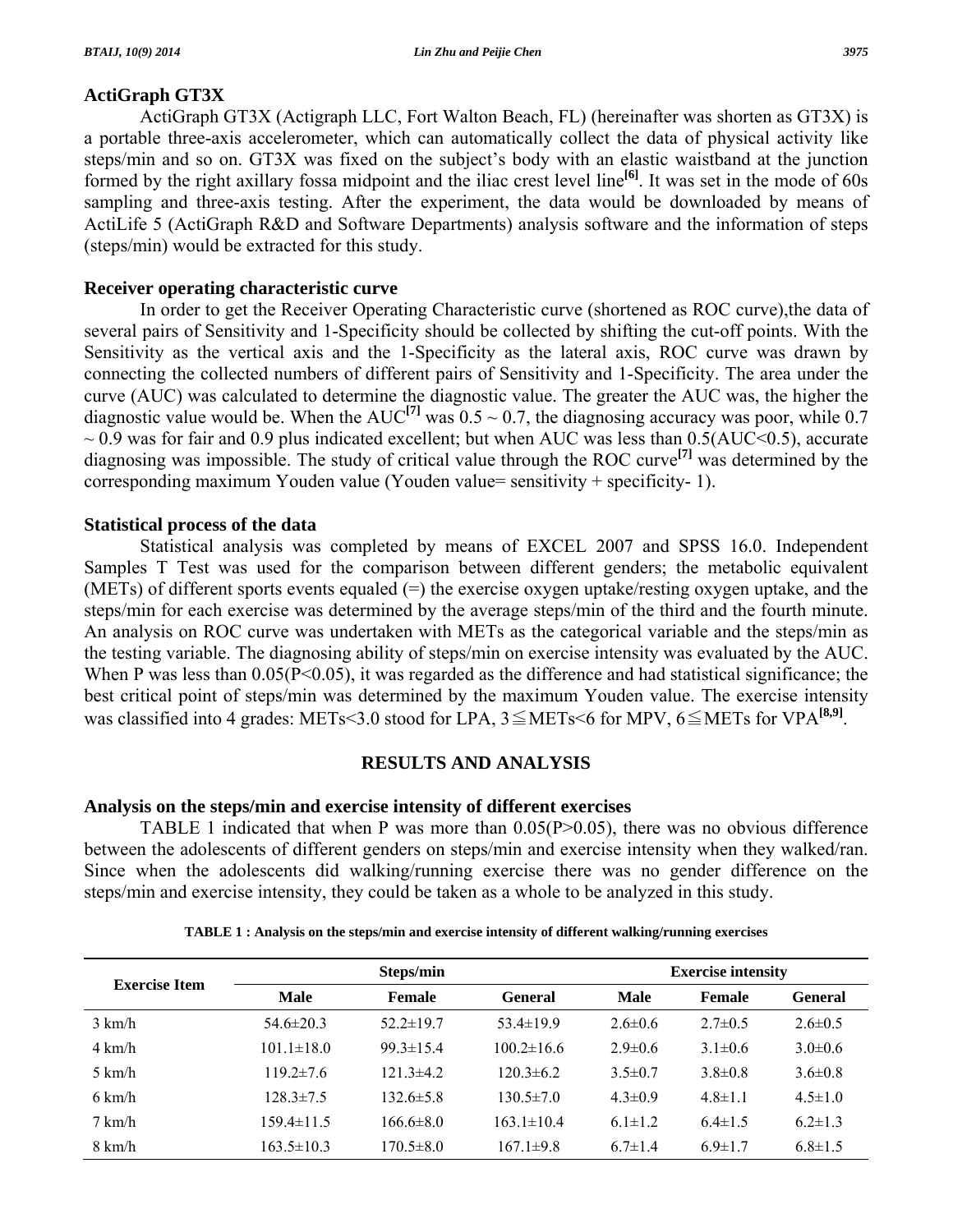## **Analysis on the diagnostic value of steps/min on exercise intensity**

 TABLE 2 indicated that steps/min had great diagnostic value to differentiate exercise intensity. The corresponding AUC of 3METs and 6METs was 0.906(P<0.05) and 0.895(P<0.05) respectively, which proved that the steps/min was accurate to diagnose the exercise intensity; moreover, the difference of the data had statistical significance and it further confirmed that steps/min had great diagnostic value to differentiate exercise intensity. Figure 1~2 indicated ROC Curve of Steps/min on 3METs and 6METs.

| TABLE 2 : The effectiveness test of diagnosing exercise intensity by steps/min through ROC curve |  |  |  |
|--------------------------------------------------------------------------------------------------|--|--|--|
|--------------------------------------------------------------------------------------------------|--|--|--|

|                           |       |                   |                 |                | 95%CI          |
|---------------------------|-------|-------------------|-----------------|----------------|----------------|
| <b>Exercise Intensity</b> | AUC   | <b>Std. Error</b> | Asymptotic Sig. | <b>Minimum</b> | <b>Maximum</b> |
| 3MET <sub>s</sub>         | 0.906 | 0.016             | 0.000           | 0.875          | 0.938          |
| 6MET <sub>s</sub>         | 0.895 | 0.017             | 0.000           | 0.861          | 0.928          |



**Figure 1 : ROC curve of steps/min for 3METs** 



**Figure 2 : ROC curve of steps/min for 6METs** 

# **Analysis on the best critical value of steps/min**

 TABLE 3 indicated that when the exercise intensity was 3METs and 6METs, the best critical point of steps/min with corresponding maximum Youden value was 121 steps/min and 144 steps/min respectively. The sensitivity of the best critical point to differentiate the exercise intensity was high  $(0.744~0.944)$  and the 1-Specificity was low  $(0.035~0.160)$ , which further confirmed the effectiveness of differentiating the best critical point of exercise intensity by steps/min. To the adolescents, the best critical value of MPA was 121 steps/min to 144 steps/min, while it was ≥144 steps/min for VPA.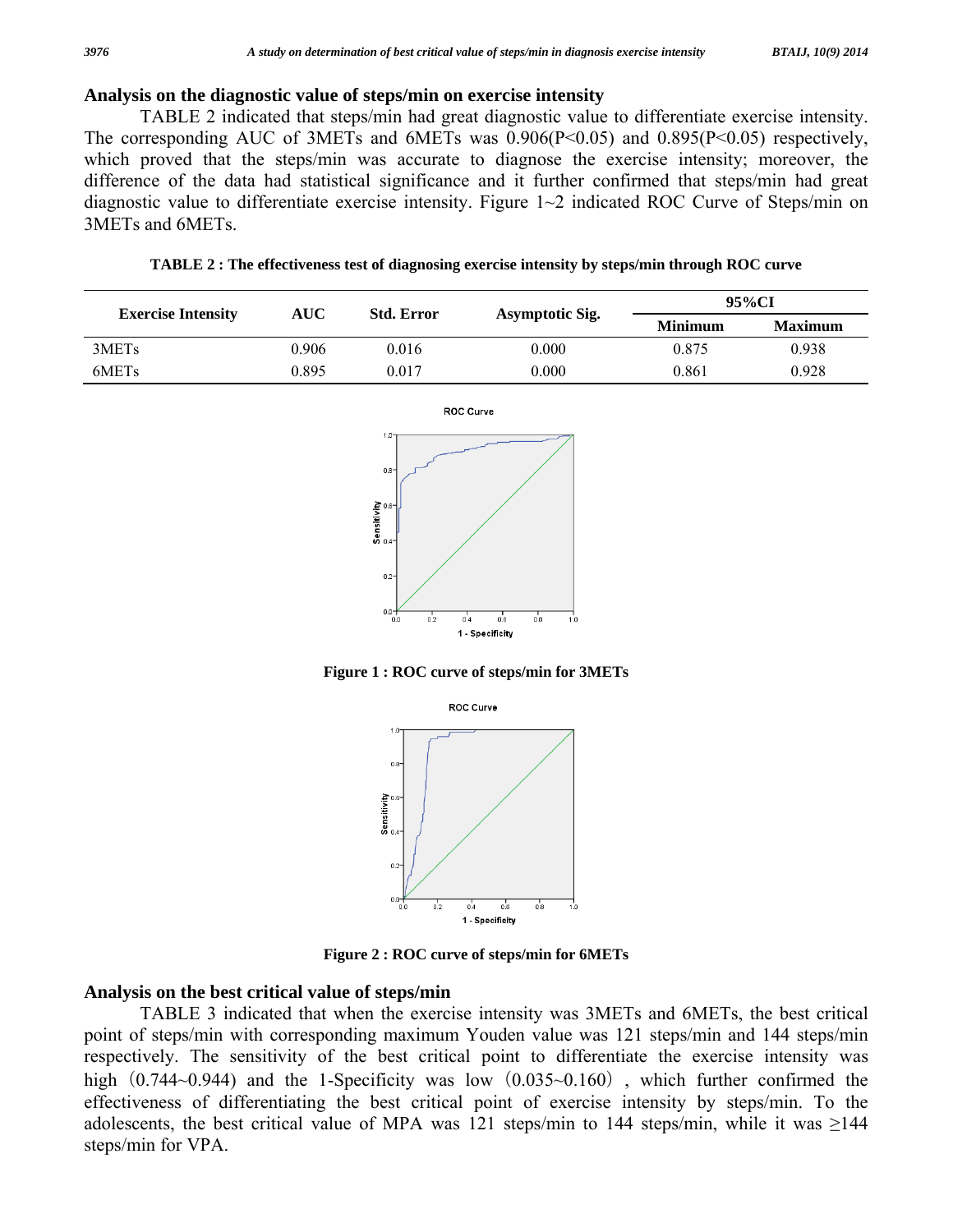| <b>Exercise</b><br><b>Intensity</b> | <b>Sensitivity</b> | <b>Specificity</b> | 1 - Specificity | <b>Maximum Youden</b><br>Value | Steps/min with<br><b>Best Critical Value</b> |
|-------------------------------------|--------------------|--------------------|-----------------|--------------------------------|----------------------------------------------|
| 3MET <sub>s</sub>                   | በ 744              | 0.965              | 0.035           | 0.709                          |                                              |
| 6MET <sub>s</sub>                   | 0.944              | 0.840              | 0.160           | 0.784                          | 144                                          |

| TABLE 3 : The corresponding steps/min with best critical value for 3METs and 6METs |  |  |  |  |  |  |
|------------------------------------------------------------------------------------|--|--|--|--|--|--|
|------------------------------------------------------------------------------------|--|--|--|--|--|--|

#### **DISCUSSION AND CONCLUSION**

 According to related studies, the amount of exercises done by present Americans was 32% less than that in 1965, and it was expected to be further reduced 46% by 2030. In China, present people's exercise amount reduced 45% compared with that in 1991, and it would reduce 51% by 2030<sup>[10]</sup>. Similarly, according to *2010 Survey Report of the Medical Examination and Health Status of the Students in Guangzhou City*, only 19% of the students could keep doing exercises one hour per day, which dropped by half compared with 38% in 2005. Some studies also showed that American children reduced the exercise amount with the growth of age. The exercise amount of 15 years old children reduced 75% compared with that of the children at the age of 9<sup>[11]</sup>; 92% of the children in China did not have extracurricular sports activities<sup>[12]</sup>. The lack of exercise had become a social problem.

 The most direct impacts caused by the lack of exercises were physical decline and the emergence of obesity. There were 5.3 million people dying from related diseases caused by the lack of exercise every year in China, which was even higher than the 5 million deaths caused by smoking. Every year 1.15 million Chinese people died from hypertension<sup>[13]</sup>; Surpassing India, China became the top country with the largest population of diabetic in the world, and approximately 1/4 of the adults had diabetes or pre-diabetes diseases<sup>[14]</sup>. In addition, the *Analysis Report about the Testing Data of 2008—2010 National Students' Physical Health Standard* showed that in 2008 the rate of malnutrition, low weight, standard weight, overweight and obesity among the students of different nutritional status accounted for 8.58%, 42.21%, 37.01%, 4.55% and 7.66% respectively, while in 2010, the rate of overweight and obesity increased to 5.05% and 9.41%. According to the *Report of the Sixth National Investigation on Students' Physical Health*, the obesity rate of the adolescents at the age of 7-22 ears old continued to increase, which was 13.33%, 5.64%, 7.83% and 3.78% for the city boys, city girls, rural boys and rural girls correspondingly, increasing 1.94, 0.63, 2.76 and 1.15 percentage respectively compared with those in 2005.

 Physical activity had a long-term effect on health and some positive results of healthy habits associated with physical activities often could be extended from childhood to adulthood<sup>[15]</sup>, therefore participating in physical activities in childhood and adolescent period would produce a far-reaching effect for the primary prevention of chronic diseases. Almost all countries had made corresponding guidelines for the adolescent physical activities. For example, in 2008 U.S. Department of Health and Human Service (HHS) issued *2008 American Physical Activity Guidelines***[15]**, which gave directions on the physical activities done by the adolescents at the age of 6-17 years old: The daily exercise should be as long as 60min and the intensity of the aerobic physical activities should include two grades with the VPA exercise being carried out at least 3 days per week. Furthermore, the types of aerobic physical activities of MPA and VPA were also listed. The 7th document promulgated by the Chinese Ministry of Education in 2007 required that the Sunshine Sports Program should be carried out at school, and when the students were at school, they should allocate at least one hour a day to do physical activities. There existed some disadvantages in these directive documents: first, some activities were not common or unsuitable for Chinese children and adolescents; second, the effects of the physical activities depended on the dose of physical activities applied, which not only included the type, time and frequency of the activities, but also emphasized the importance of the exercise intensity, since different activity forms may produce different exercise intensities even for the same activity.

 Walking and running were the basic human activities in daily life. Although they were also very common, they played an important role to human health, which has been proved by scientific researches.